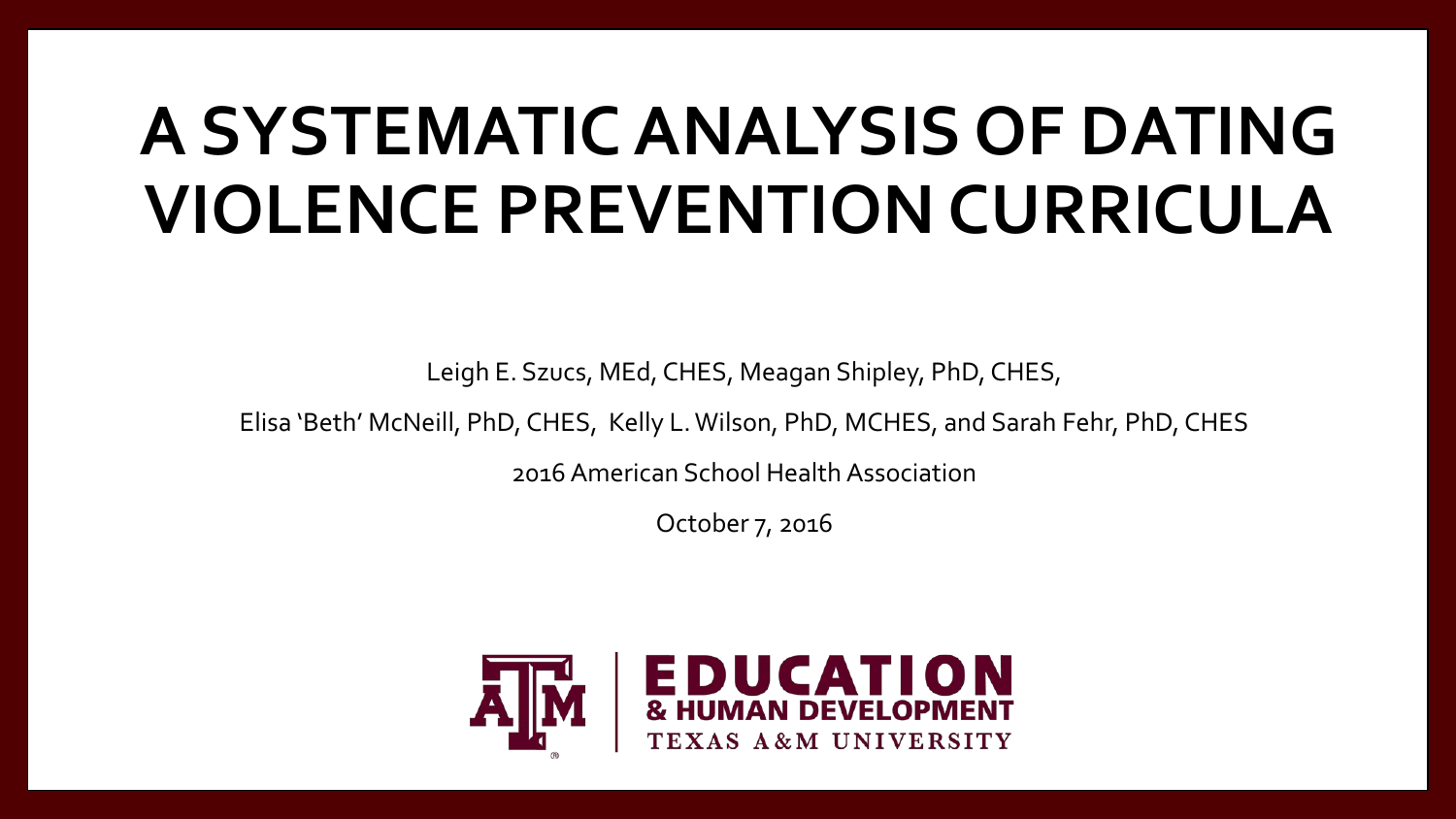### Acknowledgements

- *We recognize the work of additional members on our review team and our research partner, Dr. David Wiley at Texas State University.*
- *The project described was supported by a grant from the Paso del Norte Health Foundation. Its contents are solely the responsibility of the authors and do not necessarily represent the official views of the Paso del Norte Health Foundation.*

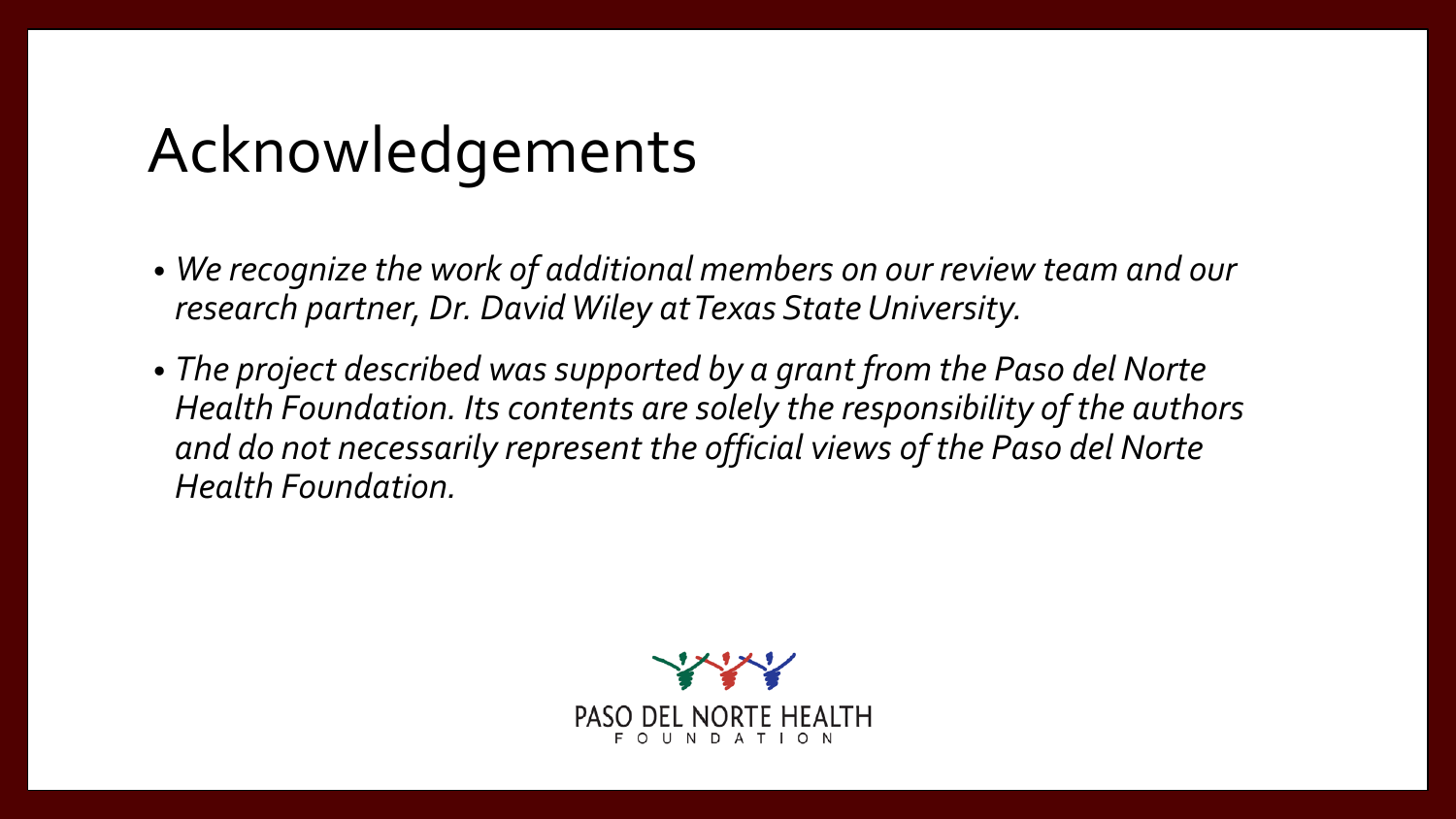### Presentation Objectives

- Upon completion of this presentation, the participant will…
	- Understand the steps used to systematically analyze adolescent DPV curriculum
	- **IDENTIFY THE EXAMULT EXAMUM IDENTIFY themes which emerged from the curriculum analysis** project
	- Describe gaps in current resources for dating violence prevention in the school setting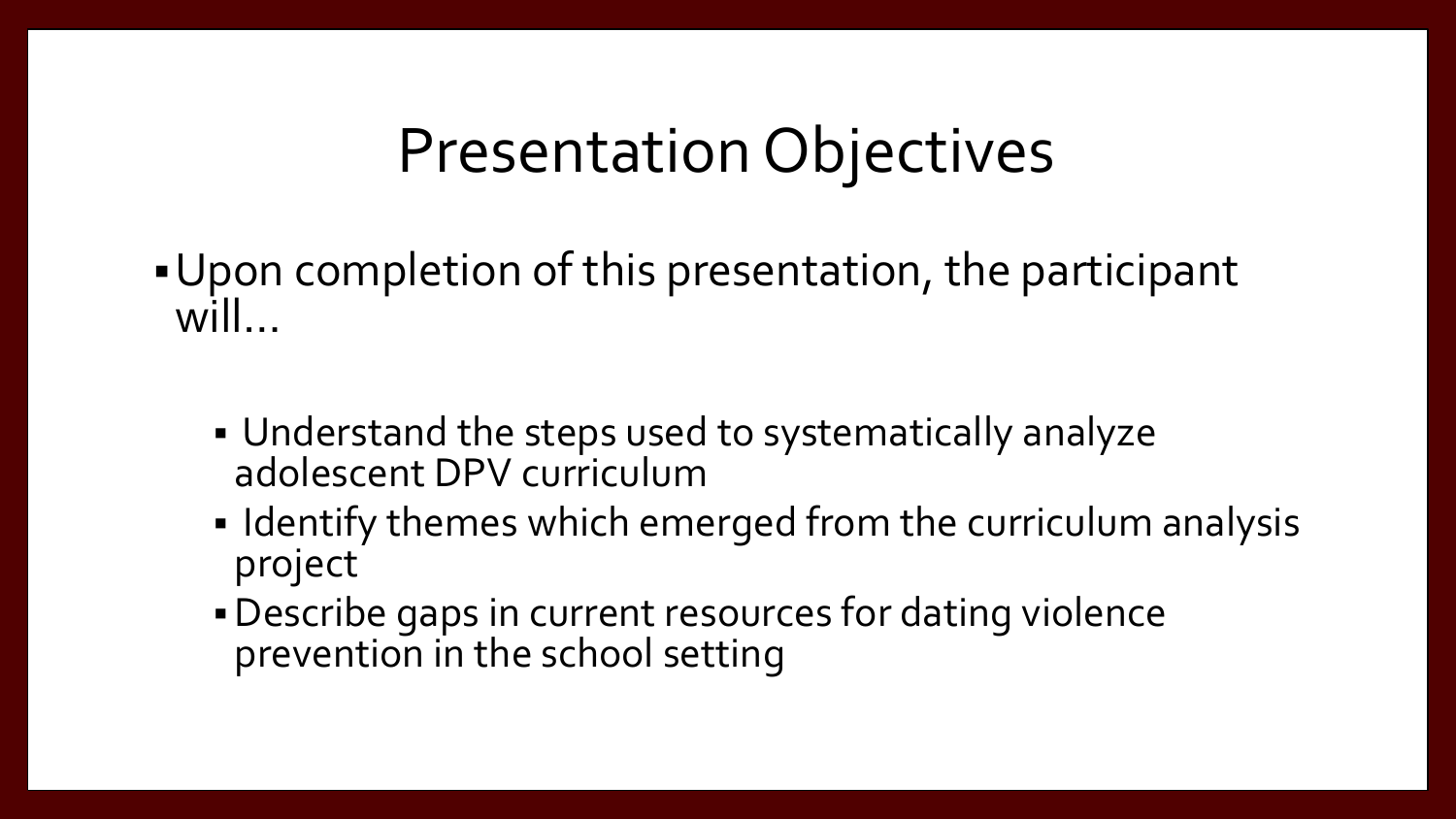# Adolescent Dating Violence: *A National Perspective*

- Dating Violence is the physical, sexual, psychological, or emotional violence, and stalking within the context of a dating or close romantic relationship
	- Also known as *Relationship Abuse, Intimate Partner Violence, Relationship Violence, Dating Abuse, Domestic Abuse and/or Violence*
- Among high school students who've dated, 21% of females and 10% of males experienced physical and/ or sexual dating violence
- Youth who are victims:
	- Are more likely to experience symptoms of *depression and anxiety*, *engage in unhealthy behavior (e.g.,* tobacco, drugs, and alcohol), *exhibit antisocial behaviors*, and think about *suicide*
- Factors which increase risk for harming a dating partner include:
	- Belief that dating violence is acceptable behavior, *depression anxiety*, *aggression towards others*, *early sexual activity and having multiple partners*, *conflict with partner*, and/or *witnessing or experiencing violence in the home*



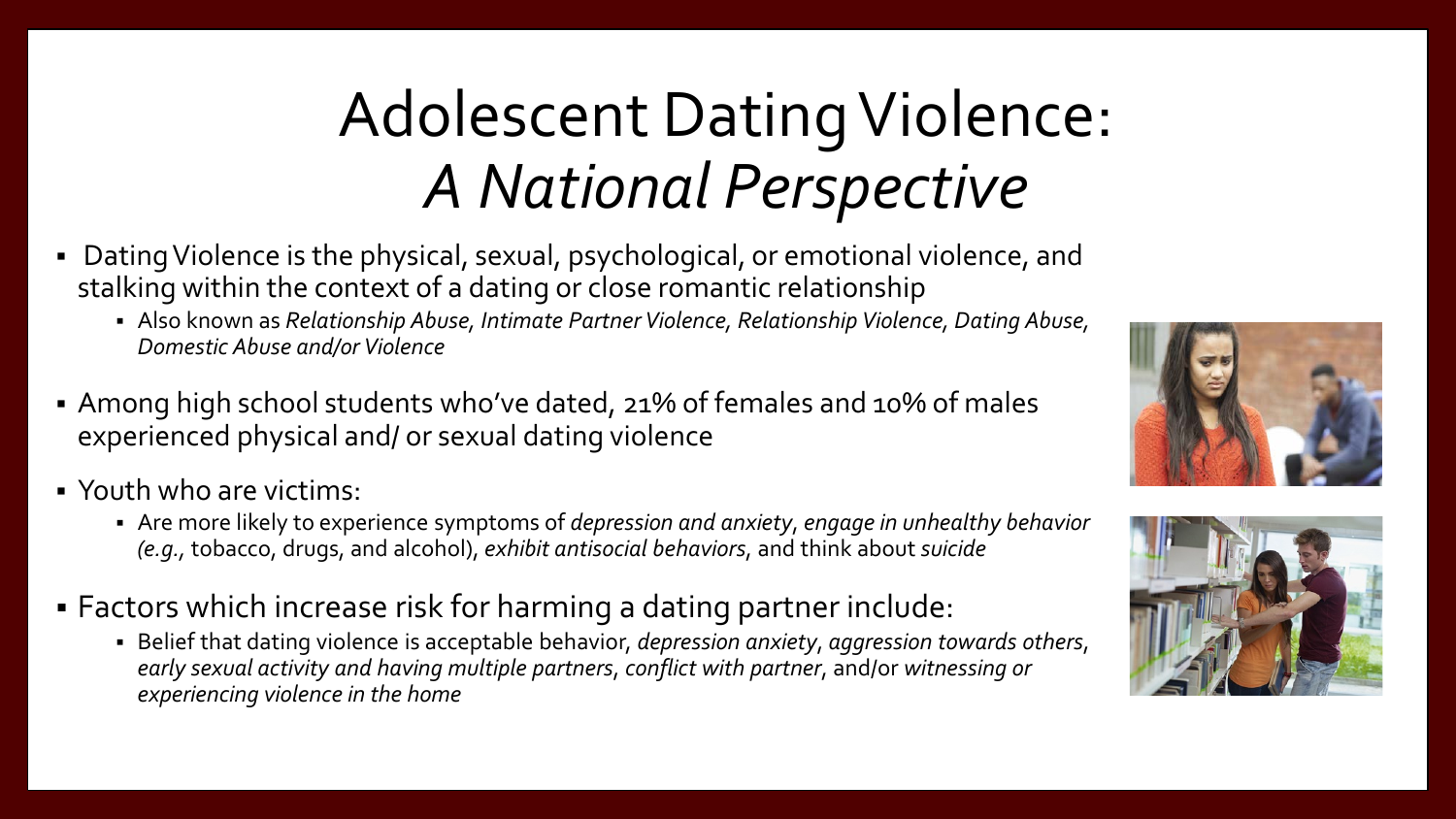### National Health Education Standards

| <b>Core Concepts</b><br>(CC)     | • Students will comprehend concepts related to health promotion and disease prevention to enhance<br>health                              |
|----------------------------------|------------------------------------------------------------------------------------------------------------------------------------------|
| Analyzing Influences (INF)       | • Students will analyze the influence of family, peers, culture, media, technology and other factors on<br>health behaviors.             |
| <b>Accessing Information</b>     | • Students will demonstrate the ability to access valid information and products and services to enhance<br>health.                      |
| Interpersonal Communication (IC) | • Students will demonstrate the ability to use interpersonal communication skills to enhance health and<br>avoid or reduce health risks. |
| <b>Decision Making</b>           | . Students will demonstrate the ability to use decision-making skills to enhance health.                                                 |
| Goal-Setting                     | . Students will demonstrate the ability to use goal setting skills to enhance health.                                                    |
| Self Management                  | • Students will demonstrate the ability to practice health-enhancing behaviors and avoid or reduce<br>health risks.                      |
| Advocacy                         | • Students will demonstrate the ability to advocate for personal, family and community health                                            |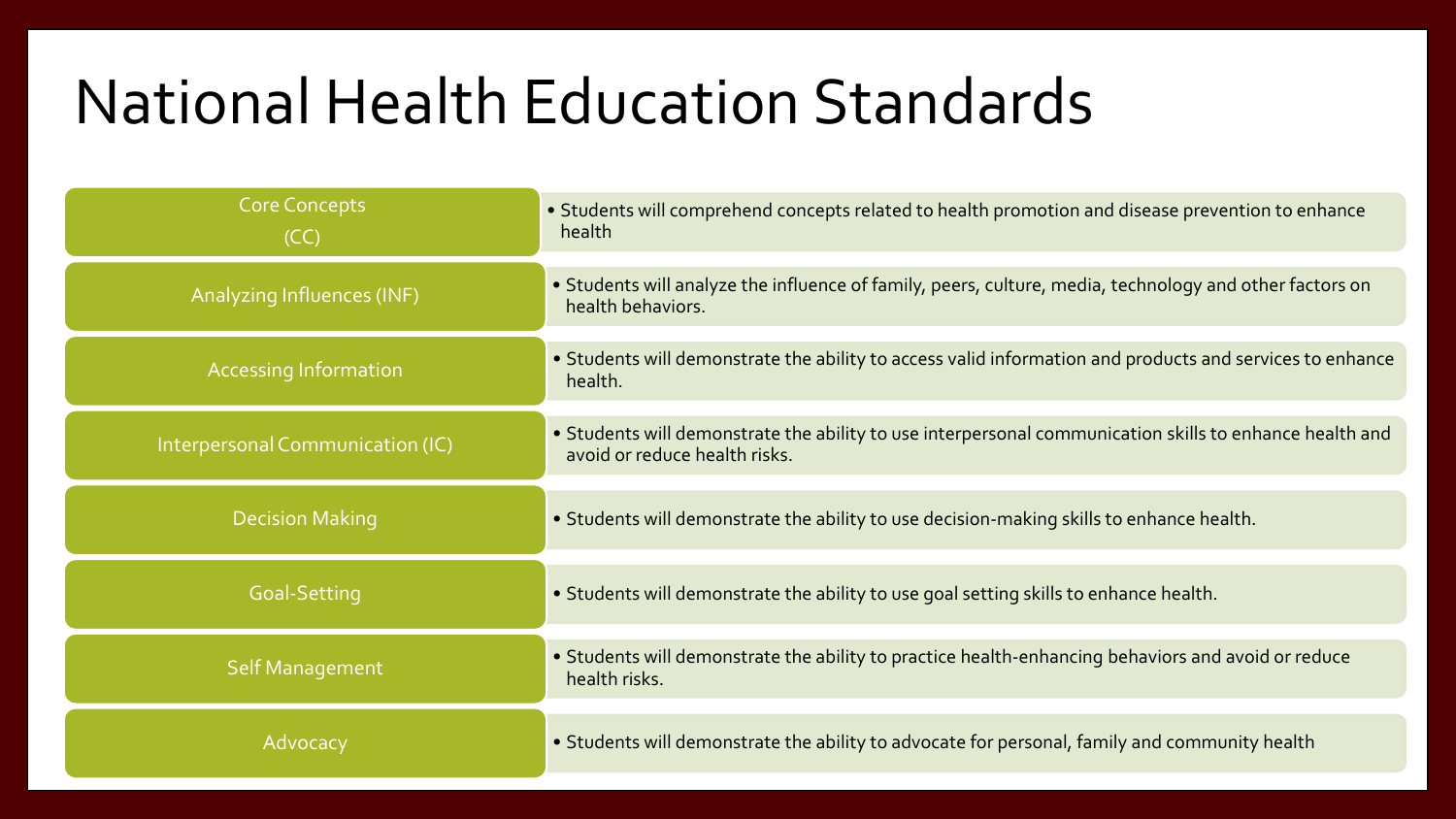### National Sexuality Education Standards

- **Anatomy and Physiology (AP)** provides a foundation for understanding basic human functioning.
- **Puberty and Adolescent Development (PD)** addresses a pivotal milestone for every person that has an impact on physical, social and emotional development.
- **Identity (ID)** addresses several fundamental aspects of people's understanding of who they are.
- **Pregnancy and Reproduction (PR)** addresses information about how pregnancy hap- pens and decision- making to avoid a pregnancy.
- **Sexually Transmitted Diseases and HIV (SH)** provides both content and skills for understanding and avoiding STDs and HIV, including how they are transmitted, their signs and symptoms and testing and treatment.
- **Healthy Relationships (HR)** offers guidance to students on how to successfully navigate changing relationships among family, peers and partners. Special emphasis is given in the National Sexuality Education Standards to the increasing use and impact of technology within relationships.
- **Personal Safety (PS)** emphasizes the need for a growing awareness, creation and maintenance of safe school environments for all students.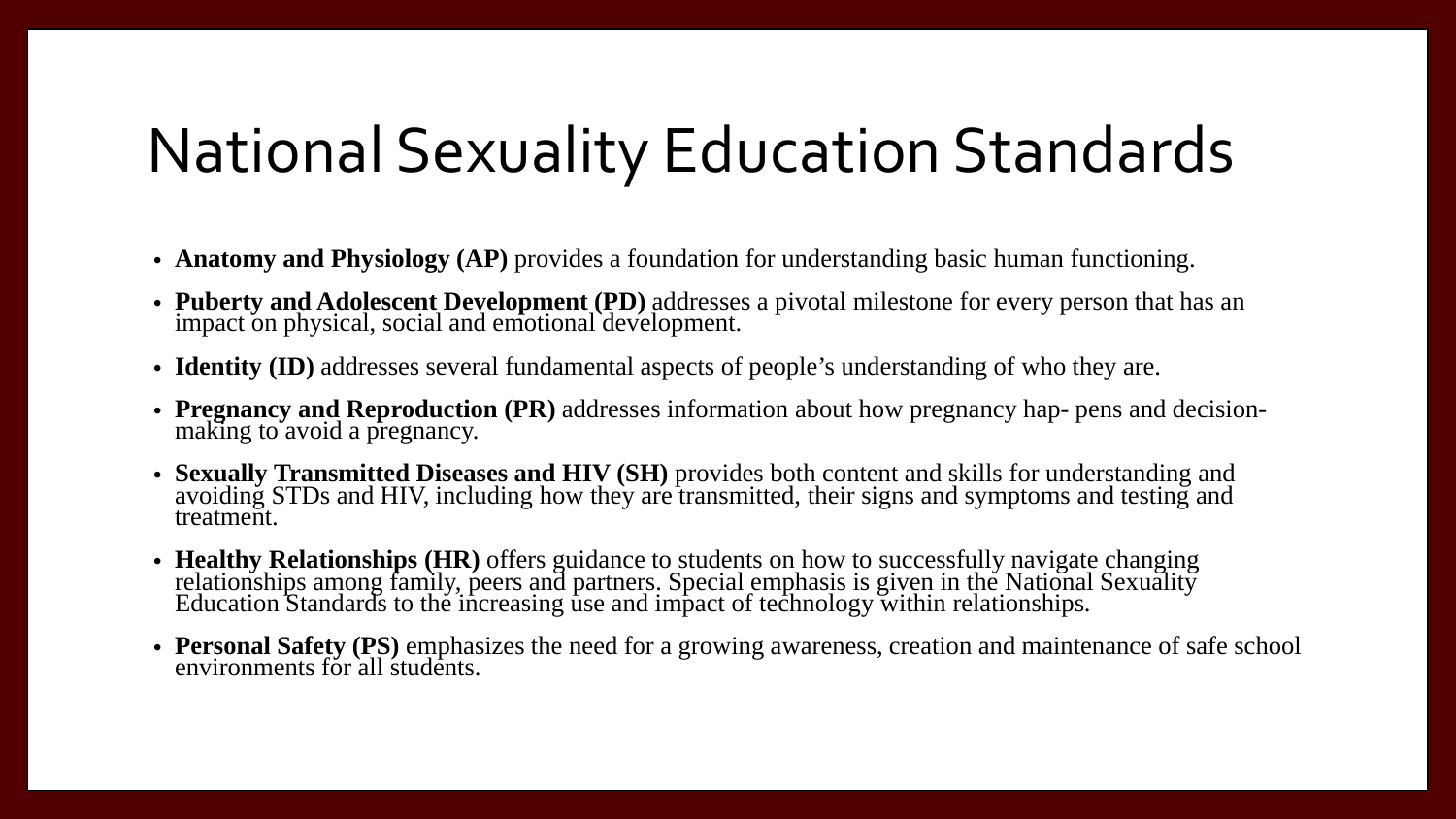## DVP Curriculum and Program Models

- Curricula or program model must have been identified as evidencebased (EBI) or practice-informed teen dating violence prevention program
- Began with 13 identified curriculum or program models
	- Omitted 2, "Dating Matters" and "Choose Respect", after applying study inclusion criteria

| <b>Respect Works: Ending</b><br><b>Violence</b>                  | <b>Flirting or Hurting</b>          |  |  |  |
|------------------------------------------------------------------|-------------------------------------|--|--|--|
| <b>Second Step</b><br>(6 <sup>th</sup> to 8 <sup>th</sup> Grade) | The Fourth R<br>(for Relationships) |  |  |  |
| In Touch With Teens                                              | <b>Love All That and More</b>       |  |  |  |
| Be Strong from the<br><b>Inside Out</b>                          | <b>Safe Dates</b>                   |  |  |  |
| Love is Not Abuse (LINA)                                         | <b>Shifting Boundaries</b>          |  |  |  |
| When Push Comes to Shove, It's No Longer Love                    |                                     |  |  |  |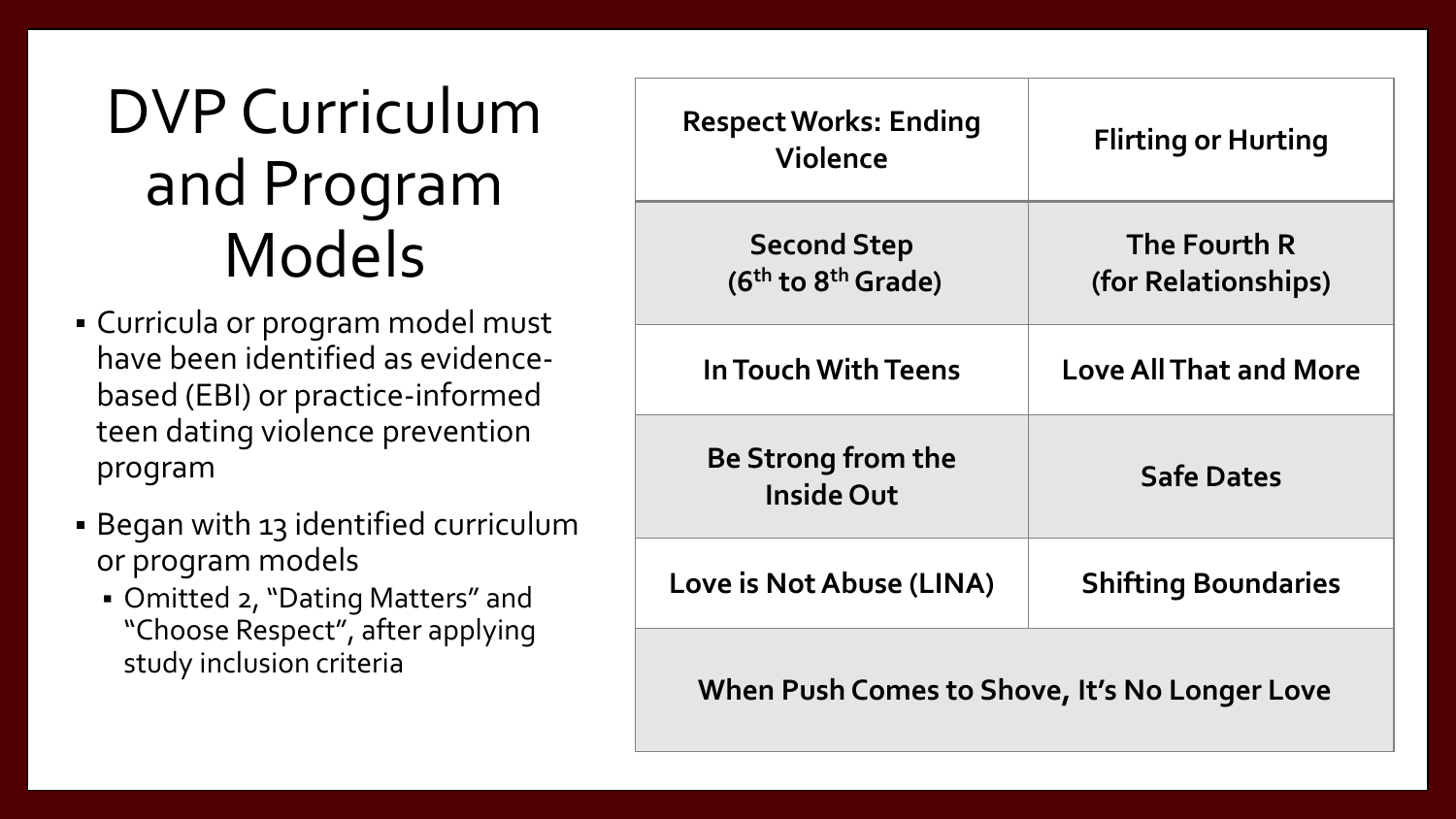#### Dating Violence Curriculum Analysis

Inclusion Criteria:

- Curriculum or program model was included on a reputable EBI or practice-informed list
- **•** Demonstrated positive impact on teen dating violence prevention through supporting evidence and peer-reviewed studies
- Researchers had access to all curricula components **standards**

| <b>Respect Works: Ending</b><br><b>Violence</b> | <b>Flirting or Hurting</b>          |
|-------------------------------------------------|-------------------------------------|
| <b>Second Step</b><br>$(6th$ to $8th$ Grade)    | The Fourth R<br>(for Relationships) |
| In Touch With Teens                             | <b>Love All That and More</b>       |
| Be Strong from the<br><b>Inside Out</b>         | <b>Safe Dates</b>                   |
| Love is Not Abuse (LINA)                        | <b>Shifting Boundaries</b>          |
|                                                 |                                     |

**When Push Comes to Shove, It's No Longer Love**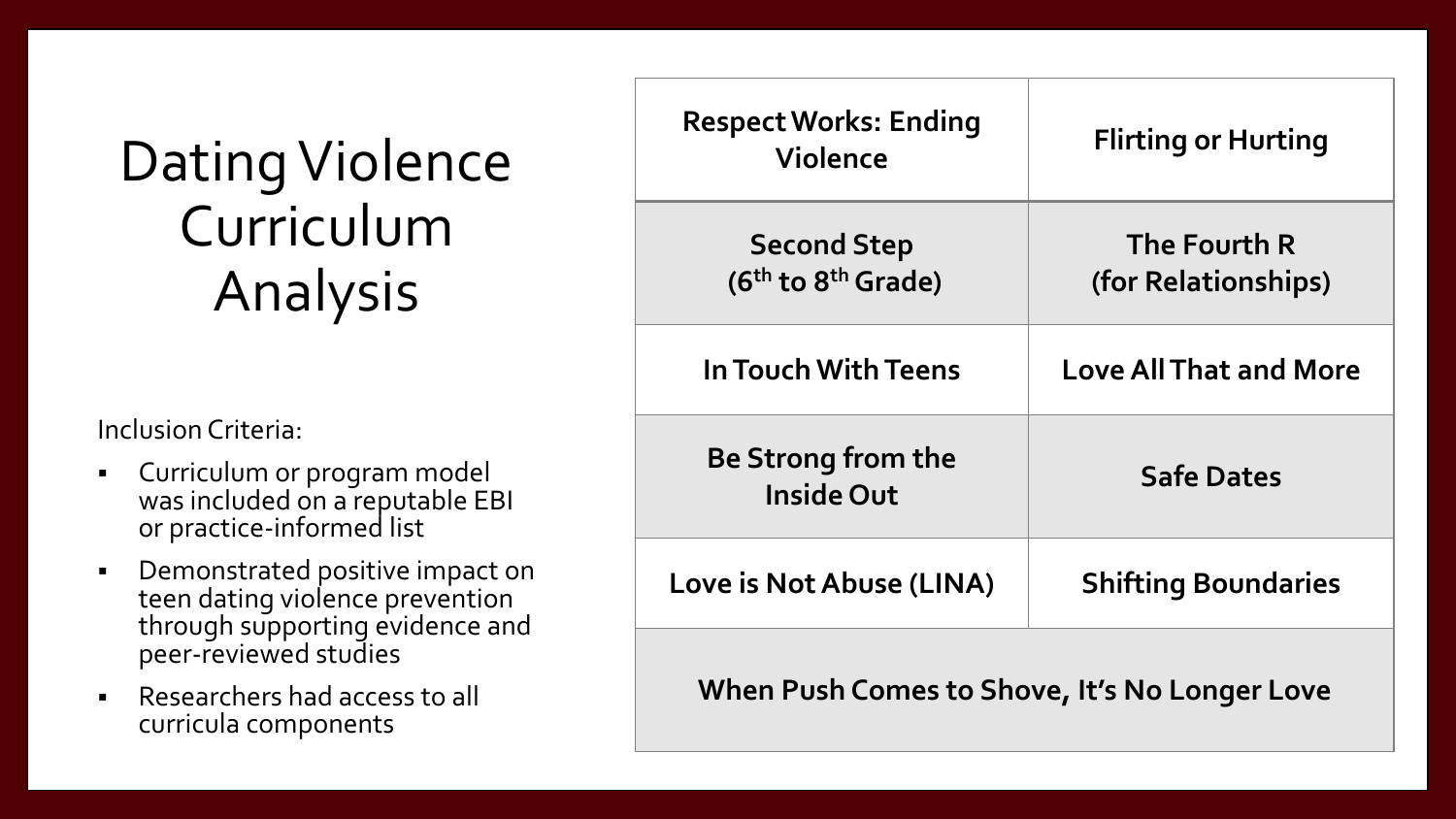### Dating Violence Curriculum Analysis Tool

- Systematic Review Tool Three Sections
	- 1. Curriculum Introduction
	- 2. Lesson Analysis (Alignment to Standards)
	- 3. Curriculum Overview

#### Data Collection

- Extensive review of curricula by trained review team
- Research Assistant entered data into Qualtrics, an online software, for coding and analysis
- **Inter-rater Reliability** 
	- 2 reviewers evaluated each curriculum
	- Completed 'Agreement Form'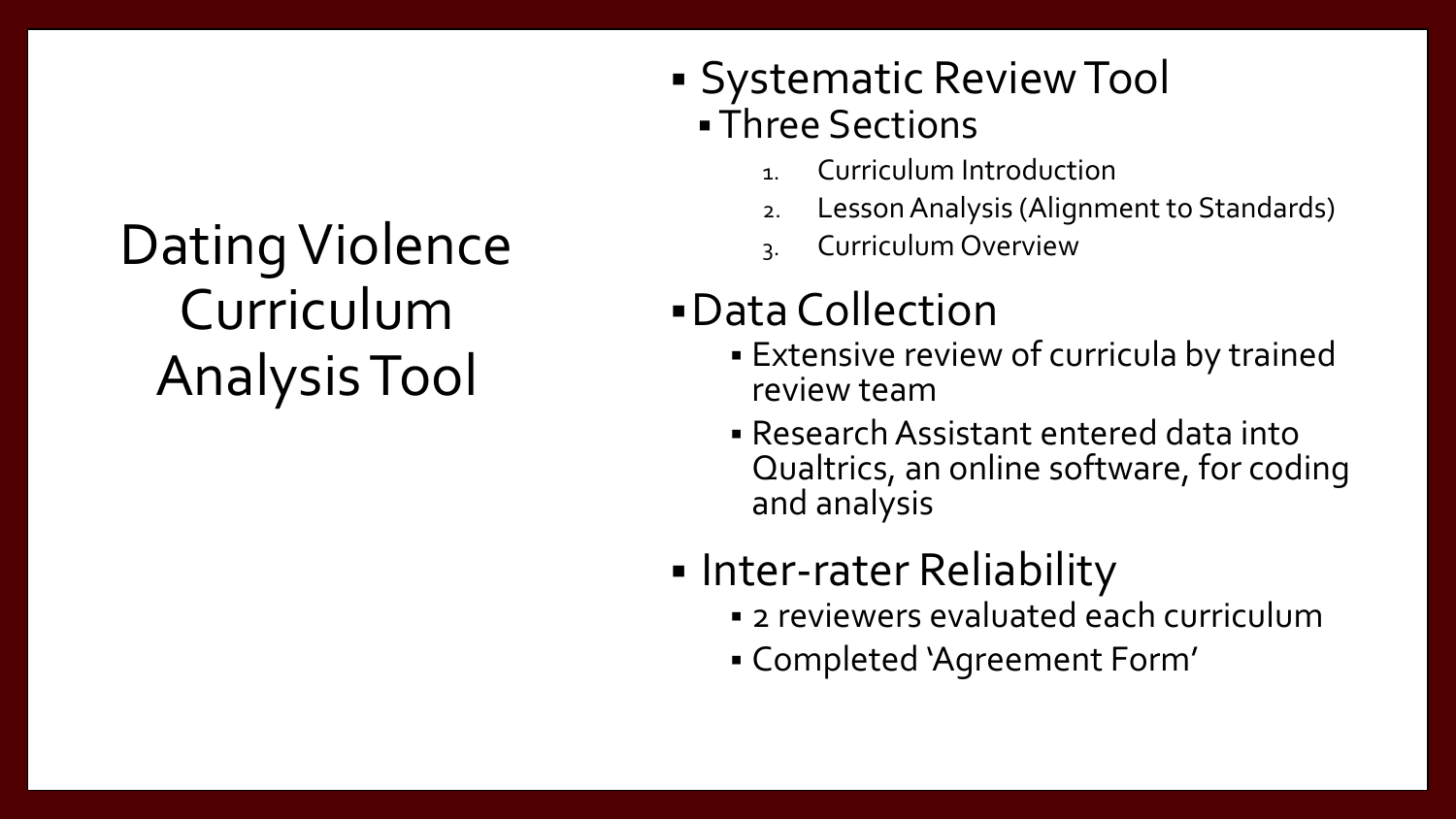## Dating Violence Curriculum Analysis Tool

- **Sample of Review Tool, Section II**
- Lesson-level inclusion of educational standards from 2 national and 2 state level standards lists
	- National Health Education **Standards**
	- **National Sexuality Education Standards**
	- Texas Essential Knowledge and Skills
	- New Mexico Common Core State **Standards**

#### **LESSON ANALYSIS**

For lesson analysis, please provide a separate page for each lesson.

> What is exact purpose or objective of each lesson and what page can you find it on?

 $\blacktriangle$ 

**A** 

|                      | Quoted Objective or Purpose | page number/location |
|----------------------|-----------------------------|----------------------|
|                      | objective of LESSON         | pg.                  |
| Objective or purpose |                             |                      |

> What is the topic for each lesson (from the lesson itself)? Which of the 7 National Sexuality Education Standard topics (A&P, Puberty and Adolescent Development, Identity, Pregnancy and Reproduction, STDs and HIV, Heathy Relationships, Personal Safety) does it align with (page 10 of the FoSE document)?

For the following, please describe to what extent "not at all," an underlying statement in an activity "implicit," an entire objective activity "explicit," or focus of the lesson "in its entirety." Provide brief details such as lesson details and page numbers

|  |                               | <b>TEKS</b>    |       |
|--|-------------------------------|----------------|-------|
|  | $PI$ text/ $I_{\text{max}}$ . | To what extent | Inter |
|  |                               |                |       |

→ New Mexico Standards  $#$ PI text/language To what extent Justification/pg #

|  |                  | <b>N Sexuality ES</b> |                    |
|--|------------------|-----------------------|--------------------|
|  | PI text/language | To what extent        | Justification/pg # |
|  |                  |                       |                    |

N Health ES Justification/pg # PI text/language  $#$ To what extent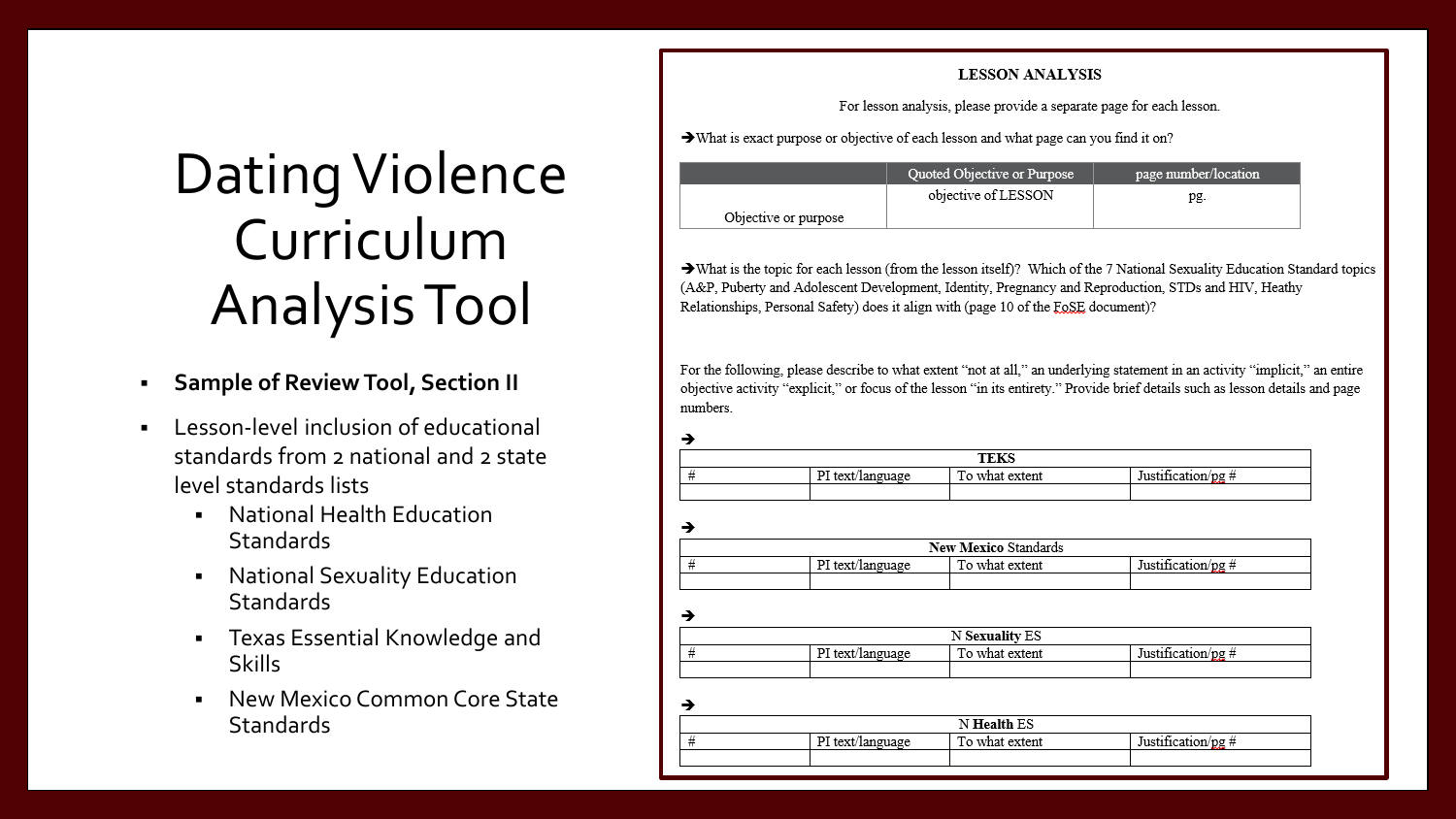#### Results: *Inclusion of National Sexuality Education Standards (NSES)*

|                      | <b>Identity</b><br>ID                                              | <b>Pregnancy and</b><br><b>Reproduction</b><br><b>PR</b> | <b>Sexually</b><br><b>Transmitted</b><br><b>Diseases and HIV</b><br><b>SH</b> | <b>Healthy</b><br><b>Relationships</b><br><b>HR</b> | <b>Personal Safety</b><br><b>PS</b> |  |
|----------------------|--------------------------------------------------------------------|----------------------------------------------------------|-------------------------------------------------------------------------------|-----------------------------------------------------|-------------------------------------|--|
| <b>Range</b>         | $3 - 10\%$                                                         | $1\%$                                                    | $7\%$                                                                         | $14 - 53%$                                          | 48-79%                              |  |
| <b>Average</b>       | 6%                                                                 | $1\%$                                                    | $7\%$                                                                         | 32%                                                 | 64%                                 |  |
| <b>Inclusion for</b> |                                                                    |                                                          |                                                                               |                                                     |                                     |  |
| all Curriculum       |                                                                    |                                                          |                                                                               |                                                     |                                     |  |
|                      | NSES Topics not addressed: Anatomy and Physiology (AP) and Puberty |                                                          |                                                                               |                                                     |                                     |  |
|                      | and Adolescent Development (PD)                                    |                                                          |                                                                               |                                                     |                                     |  |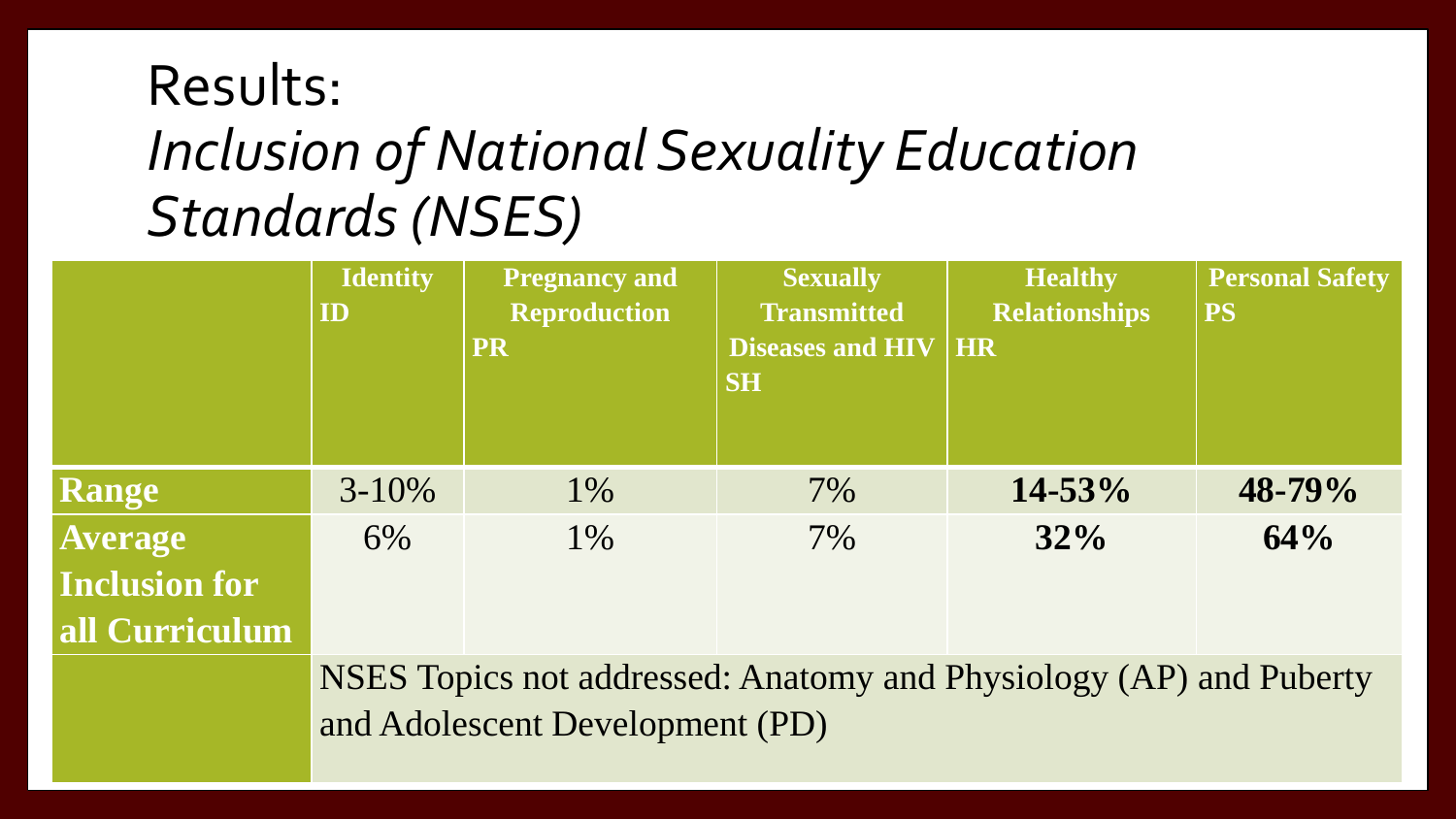#### Results: *Inclusion of National Health Education Standards (NHES)*

|                                                       | <b>Core</b>     | <b>Analyzing</b>  | <b>Accessing</b> | Interpersonal                      | <b>Decision</b> | <b>Self</b> | <b>Advocacy</b> |
|-------------------------------------------------------|-----------------|-------------------|------------------|------------------------------------|-----------------|-------------|-----------------|
|                                                       | <b>Concepts</b> | <b>Influences</b> |                  | <b>Information   Communication</b> | <b>Making</b>   | Management  | <b>ADV</b>      |
|                                                       | CC              | AI                | INF              | IC                                 | <b>DM</b>       | <b>SM</b>   |                 |
| <b>Range</b>                                          | $17 - 50\%$     | $2 - 43%$         | $4 - 15\%$       | $14 - 35\%$                        | 5%              | $1 - 29\%$  | $2 - 21\%$      |
| <b>Average</b><br>Inclusion<br>for all<br>  Curricula | 35%             | 20%               | 8%               | 25%                                | $5\%$           | 14%         | 8%              |
|                                                       | <b>NITTIN</b>   | <u>. 11</u>       | $1 \cap 1 \cap $ | $\sqrt{2}$                         |                 |             |                 |

NHES not addressed: Goal Setting (GS)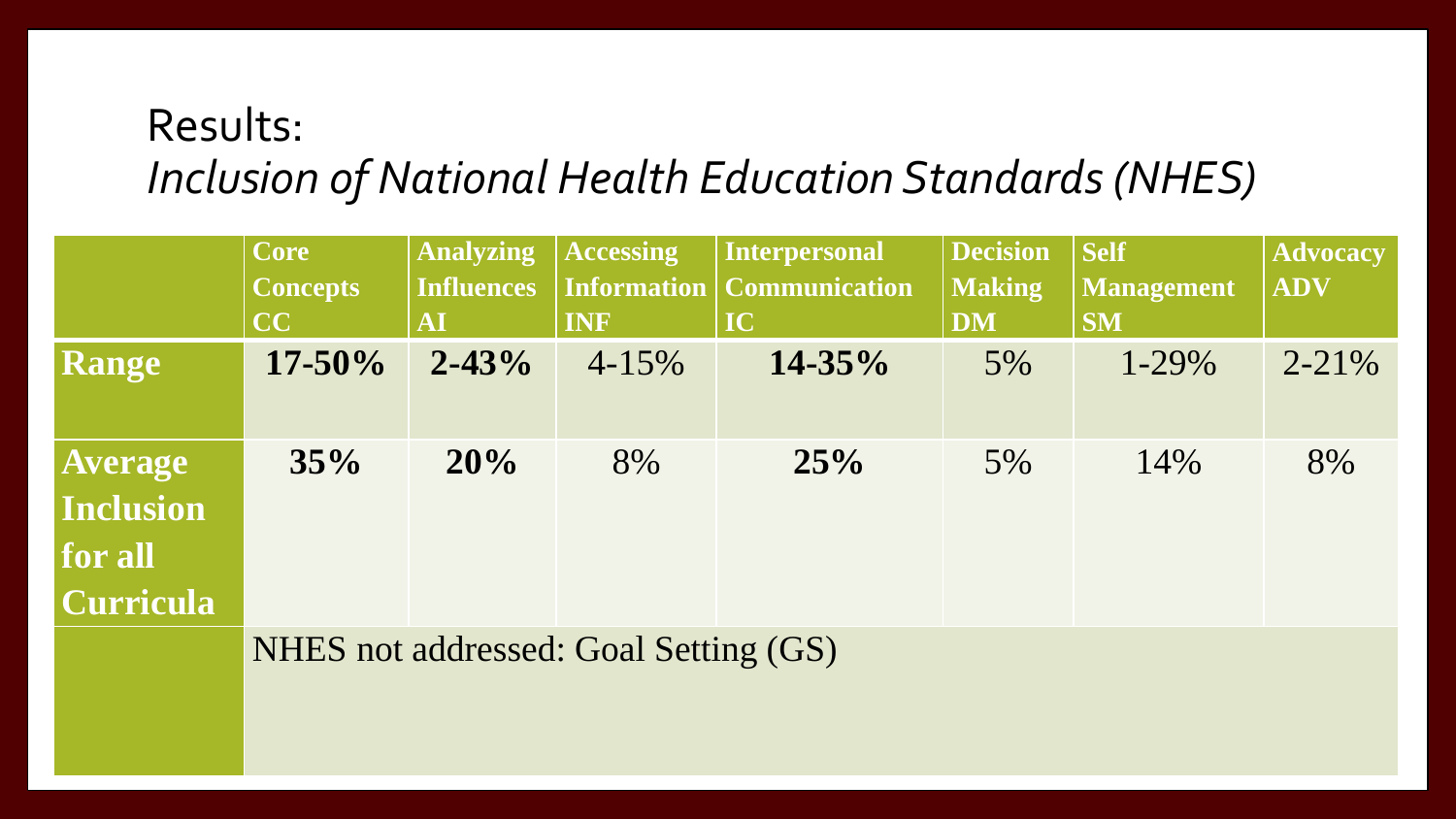| spect Works   |           |     |            |     |
|---------------|-----------|-----|------------|-----|
|               | <b>PS</b> | 48% | <b>SM</b>  | 5%  |
| Curriculum A  | <b>HR</b> | 53% | INF        | 8%  |
|               |           |     | AI         | 15% |
|               |           |     | IC         | 30% |
|               |           |     | CC         | 43% |
| 11 11 11 21 O |           |     |            |     |
|               | <b>HR</b> | 31% | <b>ADV</b> | 4%  |
| Curriculum B  | <b>PS</b> | 69% | <b>SM</b>  | 2%  |
|               |           |     | AI         | 6%  |
|               |           |     | INF        | 15% |
|               |           |     | IC         | 27% |
|               |           |     | CC         | 46% |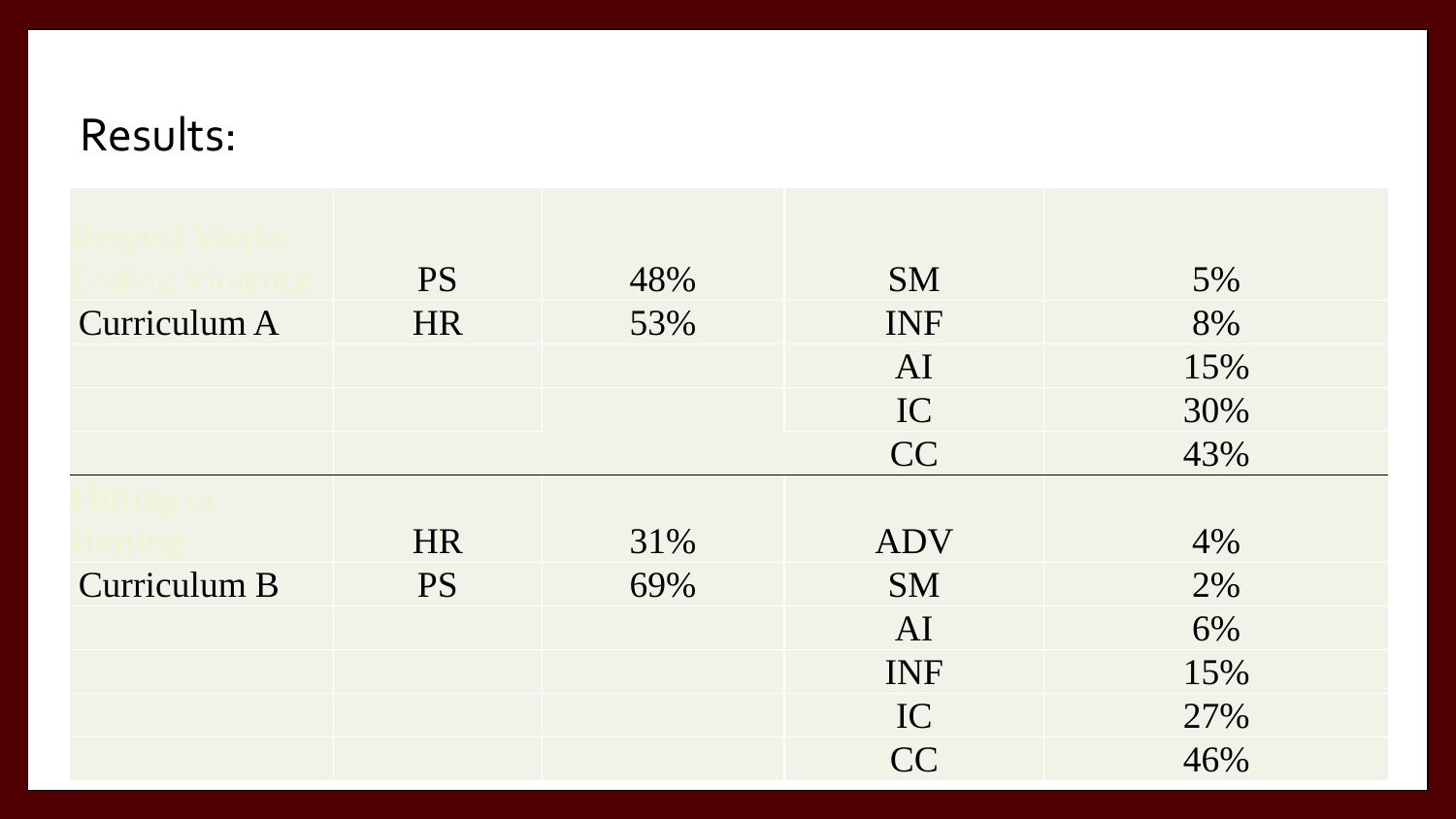|              | <b>SM</b> | 5%  | <b>ADV</b> | 3%  |
|--------------|-----------|-----|------------|-----|
|              | ID        | 10% | <b>DM</b>  | 5%  |
| Curriculum C | <b>HR</b> | 35% | <b>SM</b>  | 5%  |
|              | <b>PS</b> | 50% | AI         | 8%  |
|              |           |     | IC         | 18% |
|              |           |     | CC         | 23% |
|              |           |     | INF        | 40% |
|              |           |     |            |     |
|              | <b>HR</b> | 40% | <b>ADV</b> | 6%  |
| Curriculum D | <b>PS</b> | 60% | AI         | 6%  |
|              |           |     | INF        | 19% |
|              |           |     | IC         | 24% |
|              |           |     | <b>CC</b>  | 43% |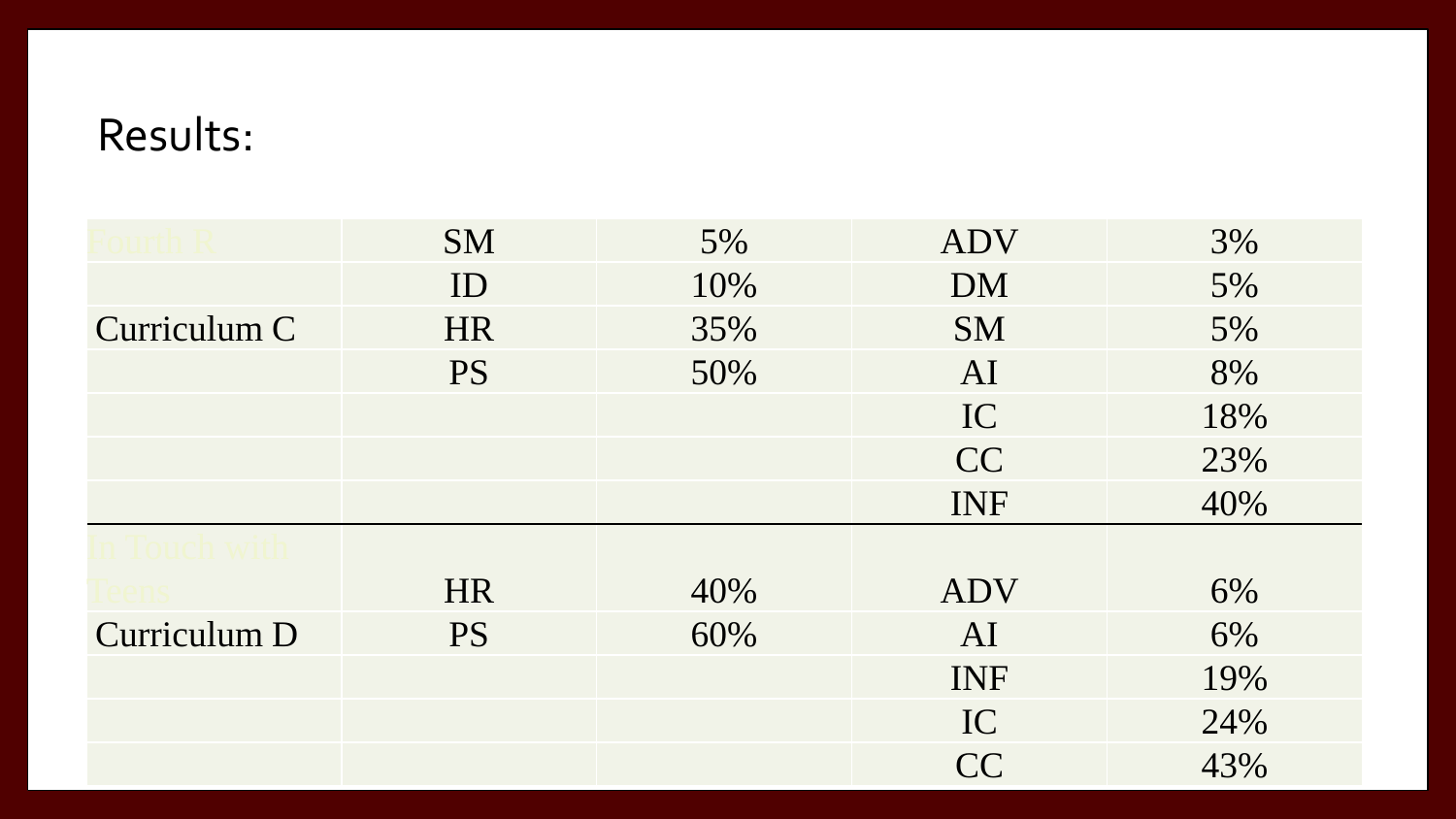| e All that an |           |     |            |     |
|---------------|-----------|-----|------------|-----|
|               | ID        | 3%  | <b>ADV</b> | 3%  |
|               | <b>SH</b> | 7%  | AI         | 13% |
| Curriculum E  | PR        | 10% | CC         | 17% |
|               | <b>HR</b> | 23% | IC         | 23% |
|               | <b>PS</b> | 57% | INF        | 43% |
|               | <b>HR</b> | 31% | AI         | 13% |
| Curriculum F  | <b>PS</b> | 69% | INF        | 13% |
|               |           |     | IC         | 25% |
|               |           |     | CC         | 50% |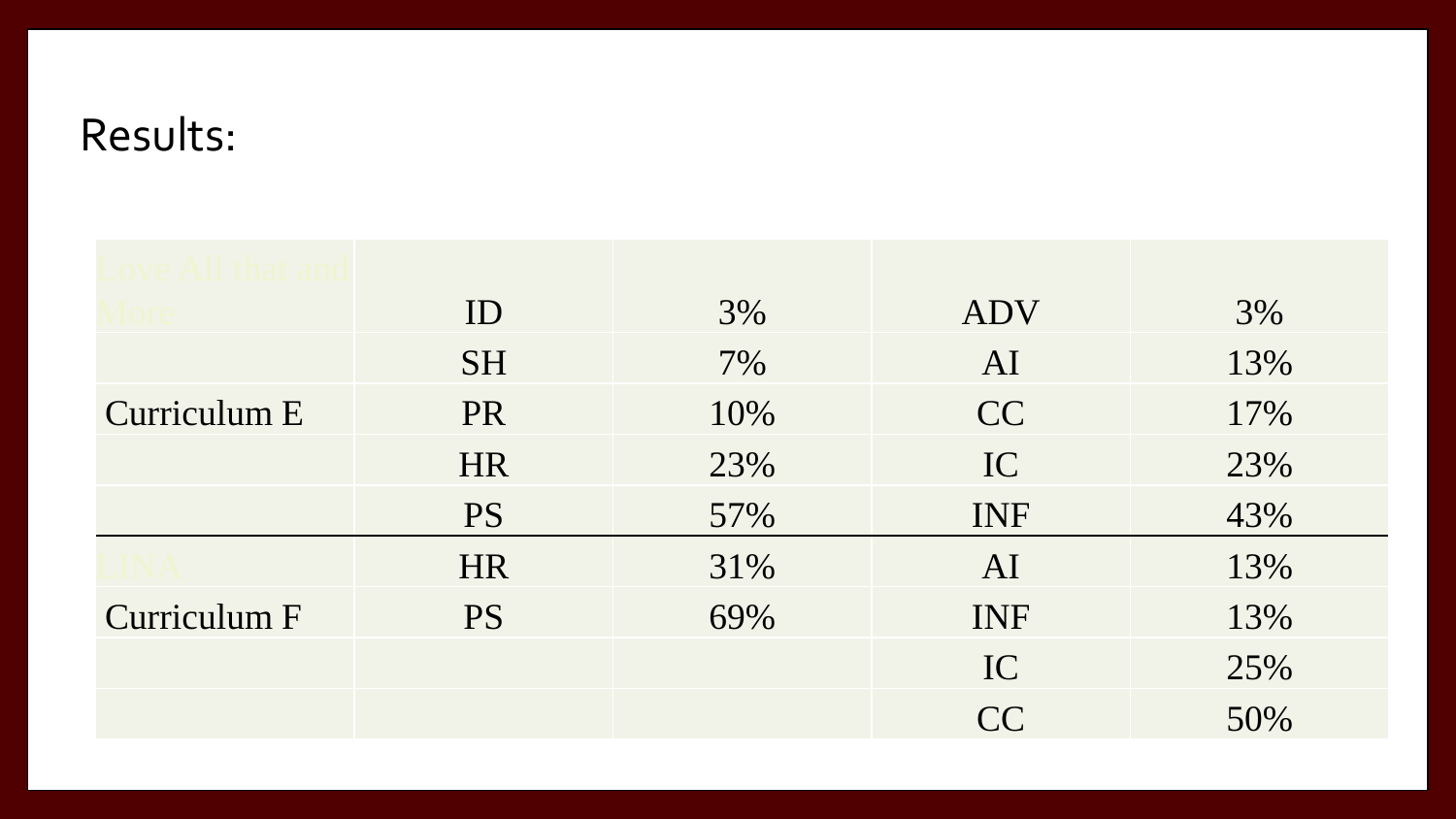|              | ID        | 4%  | <b>ADV</b> | 2%  |
|--------------|-----------|-----|------------|-----|
|              | <b>HR</b> | 41% | AI         | 5%  |
|              | <b>PS</b> | 55% | <b>SM</b>  | 13% |
| Curriculum G |           |     | INF        | 16% |
|              |           |     | IC         | 18% |
|              |           |     | CC         | 46% |
|              |           |     |            |     |
|              | <b>HR</b> | 38% | AI         | 8%  |
| Curriculum H | <b>PS</b> | 62% | <b>SM</b>  | 23% |
|              |           |     | IC         | 31% |
|              |           |     | <b>CC</b>  | 38% |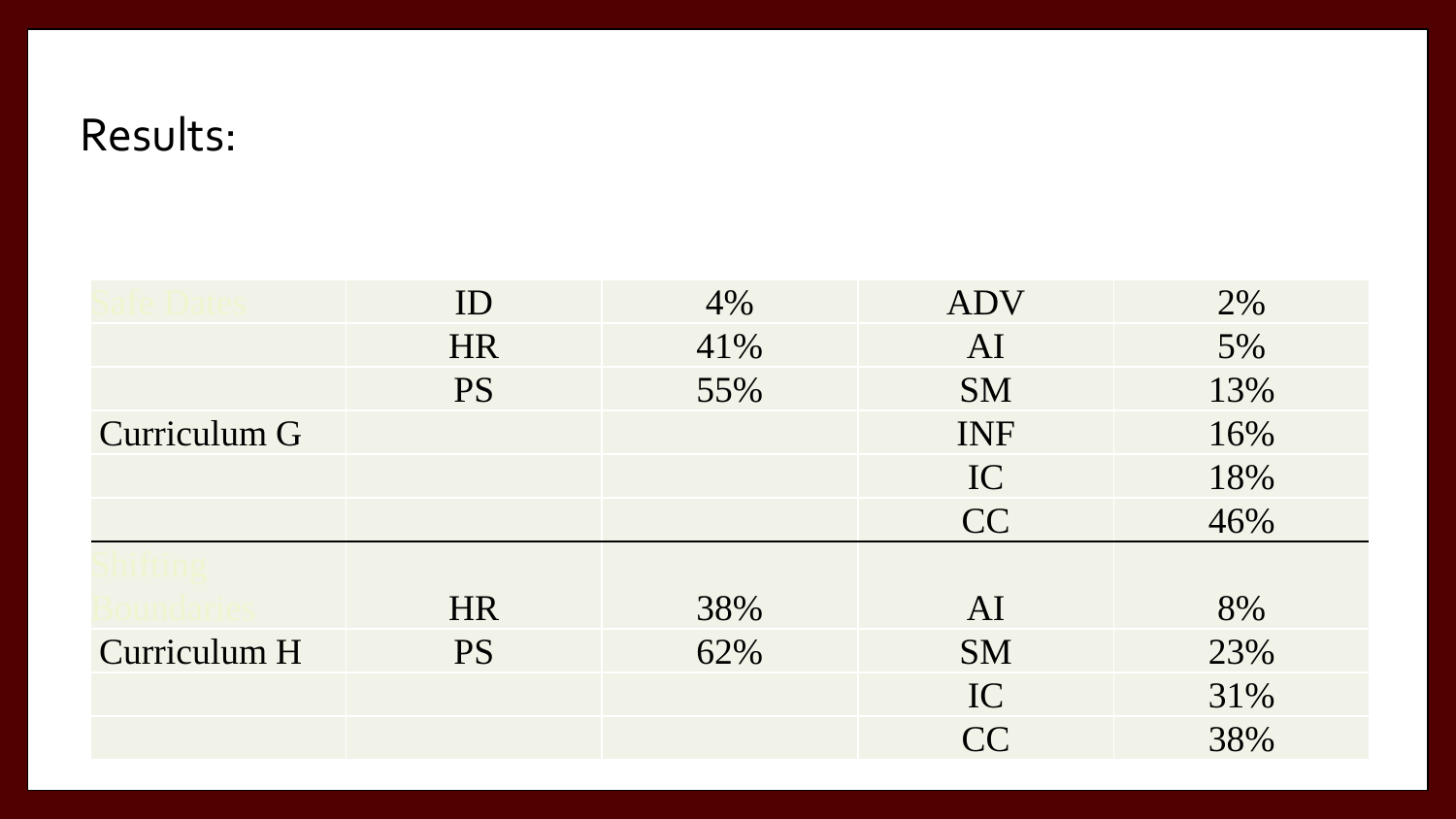| hen Push      |           |     |            |     |
|---------------|-----------|-----|------------|-----|
| omes to Shove | <b>SM</b> | 2%  | <b>SM</b>  | 2%  |
|               | <b>HR</b> | 39% | AI         | 4%  |
| Curriculum I  | <b>PS</b> | 59% | <b>ADV</b> | 7%  |
|               |           |     | IC         | 18% |
|               |           |     | INF        | 23% |
|               |           |     | <b>CC</b>  | 46% |
| Strong From   |           |     |            |     |
| e Inside Ou   | <b>HR</b> | 11% | <b>ADV</b> | 5%  |
|               | <b>PS</b> | 37% | IC         | 11% |
| Curriculum J  | ID        | 53% | <b>CC</b>  | 21% |
|               |           |     | <b>SM</b>  | 21% |
|               |           |     | INF        | 42% |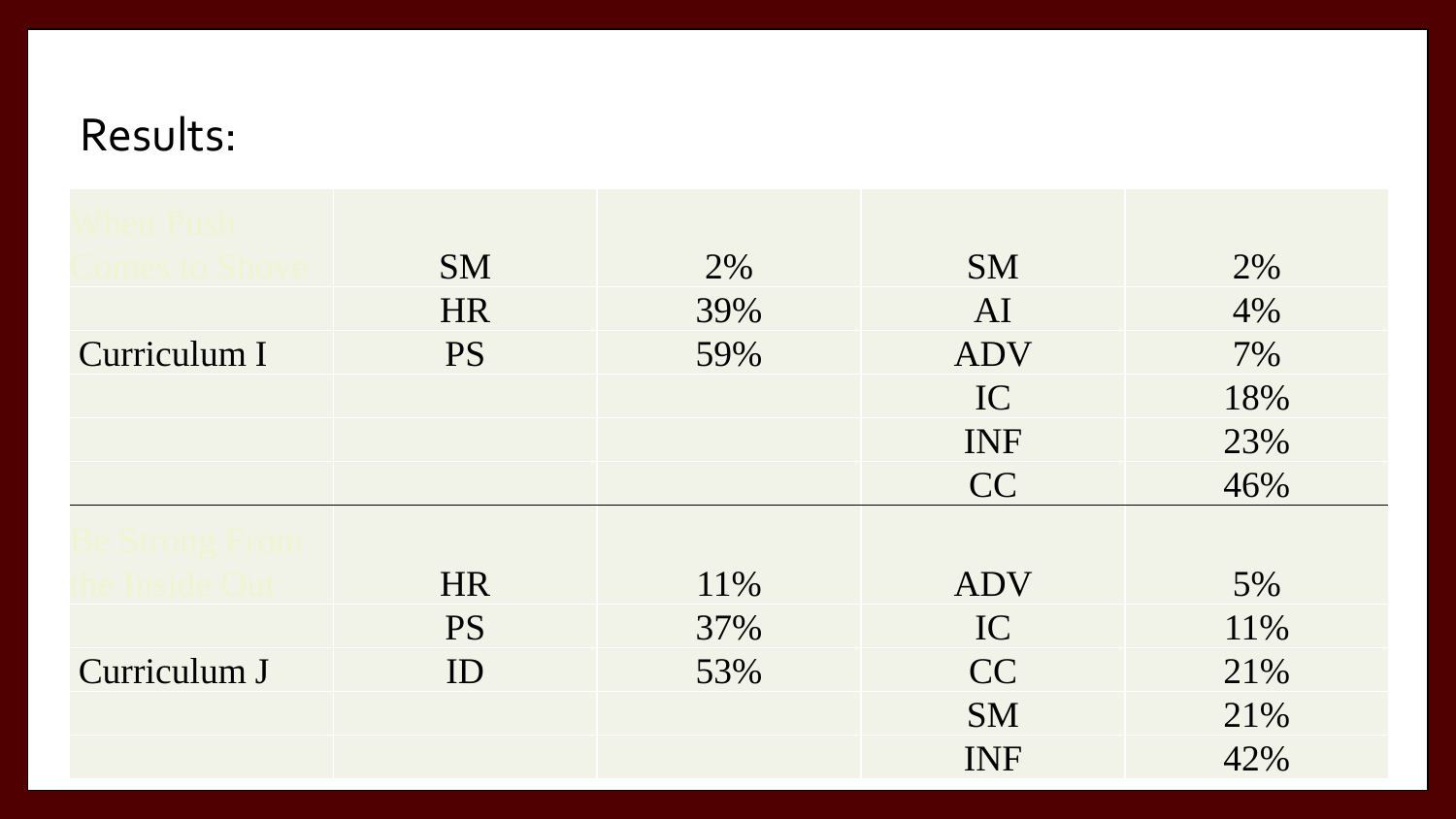|              | ID        | 2%  | AI         | 9%  |
|--------------|-----------|-----|------------|-----|
|              | <b>HR</b> | 22% | <b>ADV</b> | 14% |
| Curriculum K | <b>PS</b> | 77% | CC         | 25% |
|              |           |     | <b>SM</b>  | 25% |
|              |           |     | IC         | 28% |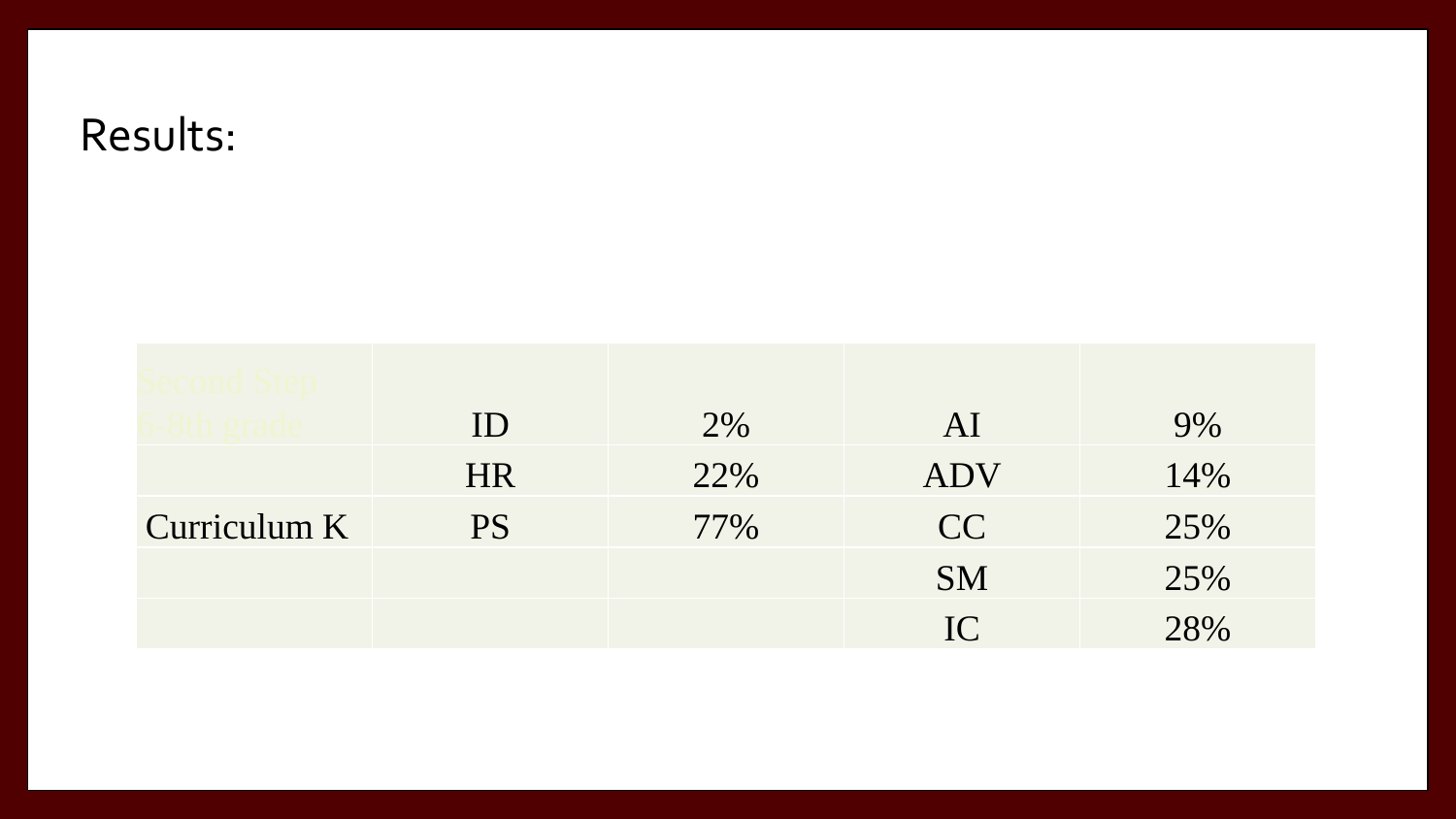| <b>Respect Works:</b>     | <b>PS</b> | 48% | <b>SM</b>  | 5%  |
|---------------------------|-----------|-----|------------|-----|
| <b>Ending Violence</b>    | <b>HR</b> | 53% | <b>INF</b> |     |
|                           |           |     |            | 8%  |
| Curriculum A              |           |     | AI         | 15% |
|                           |           |     | IC         | 30% |
|                           |           |     | CC         | 43% |
| Flirting or               |           |     |            |     |
| <b>Hurting</b>            | <b>HR</b> | 31% | <b>ADV</b> | 4%  |
|                           | <b>PS</b> | 69% | <b>SM</b>  | 2%  |
| Curriculum B              |           |     | AI         | 6%  |
|                           |           |     | <b>INF</b> | 15% |
|                           |           |     | IC         | 27% |
|                           |           |     | CC         | 46% |
| Fourth R                  | <b>SM</b> | 5%  | <b>ADV</b> | 3%  |
|                           | ID        | 10% | <b>DM</b>  | 5%  |
| Curriculum C              | <b>HR</b> | 35% | <b>SM</b>  | 5%  |
|                           | <b>PS</b> | 50% | AI         | 8%  |
|                           |           |     | IC         | 18% |
|                           |           |     | CC         | 23% |
|                           |           |     | <b>INF</b> | 40% |
| In Touch with             |           |     |            |     |
| <b>Teens</b>              | <b>HR</b> | 40% | <b>ADV</b> | 6%  |
|                           | <b>PS</b> | 60% | AI         | 6%  |
| Curriculum D              |           |     | <b>INF</b> | 19% |
|                           |           |     | IC         | 24% |
|                           |           |     | CC         | 43% |
| Love All That<br>and More | ID        | 3%  | <b>ADV</b> | 3%  |
|                           | <b>SH</b> | 7%  | AI         | 13% |
| Curriculum E              | PR        | 10% | CC         | 17% |
|                           | <b>HR</b> | 23% | IC         | 23% |
|                           | <b>PS</b> | 57% | <b>INF</b> | 43% |

| <b>LINA</b>           | <b>HR</b> | 31% | AI         | 13% |
|-----------------------|-----------|-----|------------|-----|
|                       | <b>PS</b> | 69% | <b>INF</b> | 13% |
| Curriculum F          |           |     | IC         | 25% |
|                       |           |     | CC         | 50% |
| <b>Safe Dates</b>     | ID        | 4%  | <b>ADV</b> | 2%  |
|                       | <b>HR</b> | 41% | AI         | 5%  |
| Curriculum G          | <b>PS</b> | 55% | <b>SM</b>  | 13% |
|                       |           |     | <b>INF</b> | 16% |
|                       |           |     | IC         | 18% |
|                       |           |     | CC         | 46% |
| <b>Shifting</b>       |           |     |            |     |
| <b>Boundaries</b>     | <b>HR</b> | 38% | AI         | 8%  |
|                       | <b>PS</b> | 62% | <b>SM</b>  | 23% |
| Curriculum H          |           |     | IC         | 31% |
|                       |           |     | CC         | 38% |
| <b>When Push</b>      | <b>SM</b> | 2%  | <b>SM</b>  | 2%  |
| <b>Comes to Shove</b> | <b>HR</b> | 39% | AI         | 4%  |
|                       |           |     |            |     |
| Curriculum I          | <b>PS</b> | 59% | <b>ADV</b> | 7%  |
|                       |           |     | IC         | 18% |
|                       |           |     | <b>INF</b> | 23% |
|                       |           |     | CC         | 46% |
| <b>Be Strong From</b> |           |     |            |     |
| the Inside Out        | <b>HR</b> | 11% | <b>ADV</b> | 5%  |
|                       | <b>PS</b> | 37% | IC         | 11% |
| Curriculum J          | ID        | 53% | CC         | 21% |
|                       |           |     | <b>SM</b>  | 21% |
|                       |           |     | <b>INF</b> | 42% |
| <b>Second Step</b>    |           |     |            |     |
| 6-8th grade           | ID        | 2%  | AI         | 9%  |
|                       | <b>HR</b> | 22% | <b>ADV</b> | 14% |
| Curriculum K          | <b>PS</b> | 77% | CC         | 25% |
|                       |           |     | <b>SM</b>  | 25% |
|                       |           |     | IC         | 28% |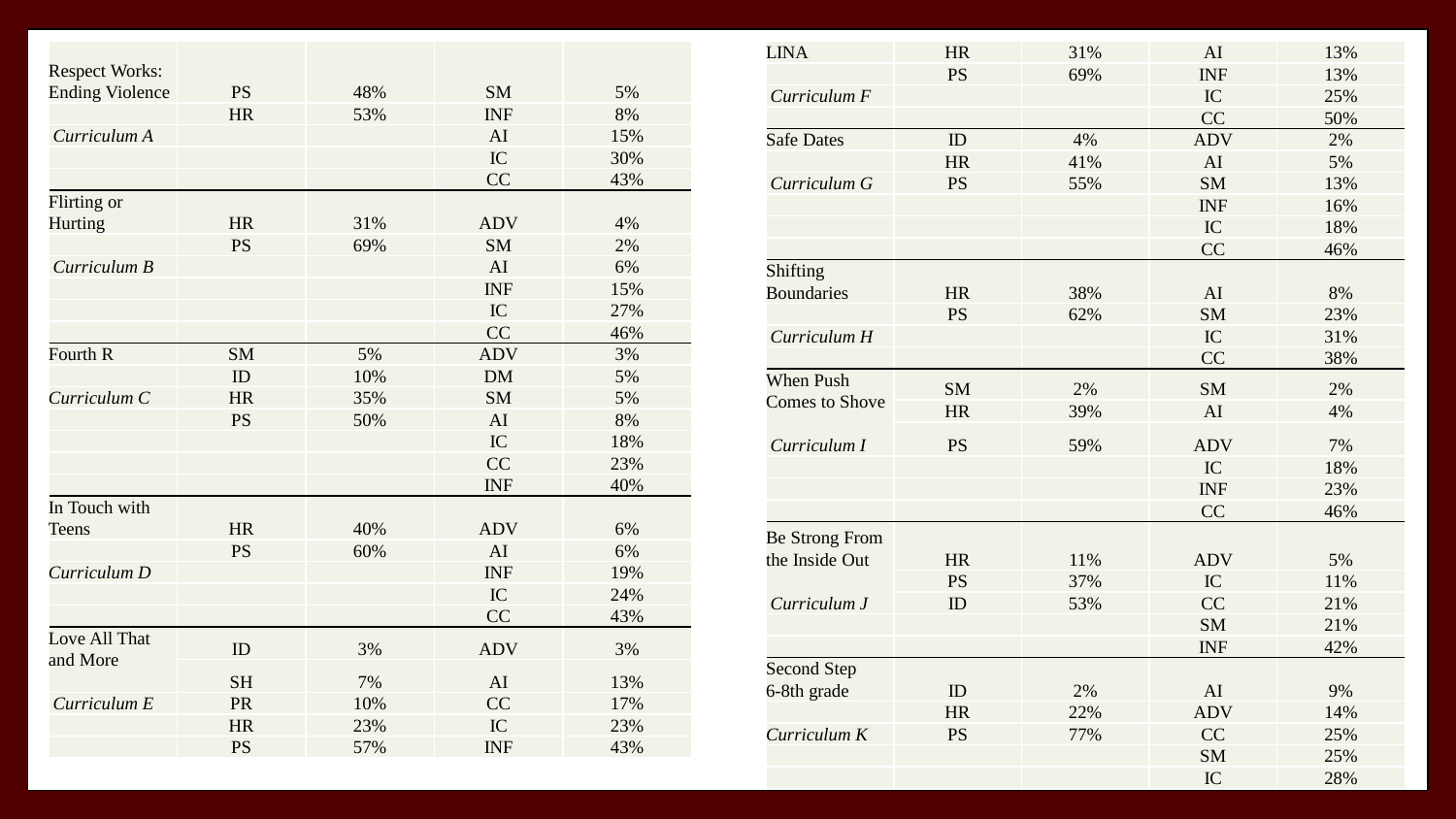#### **Discussion**

- Healthy Relationships and Personal Safety were the NSES topics addressed the most often in the analyzed DVP curricula.
- Core Content and Analyzing Influences were the NHES indicators addressed the most often in the analyzed DVP curricula.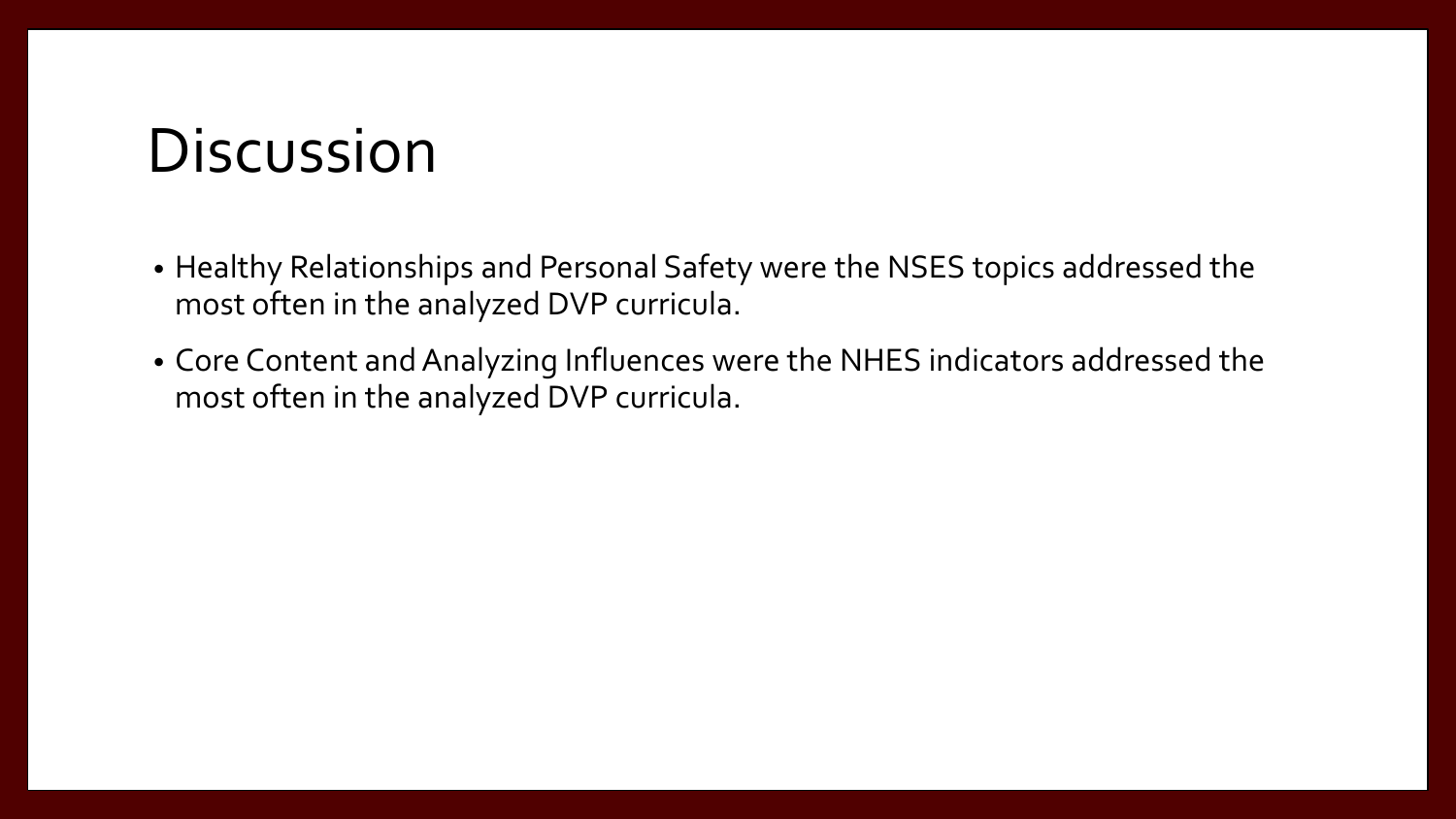### Implications for Research and Practice

- School health professionals have a role in the selection and adoption of DVP curricula.
	- There are several aspects they should consider in making their selection.

• Utilized this systematic analysis to make future curricular decisions.